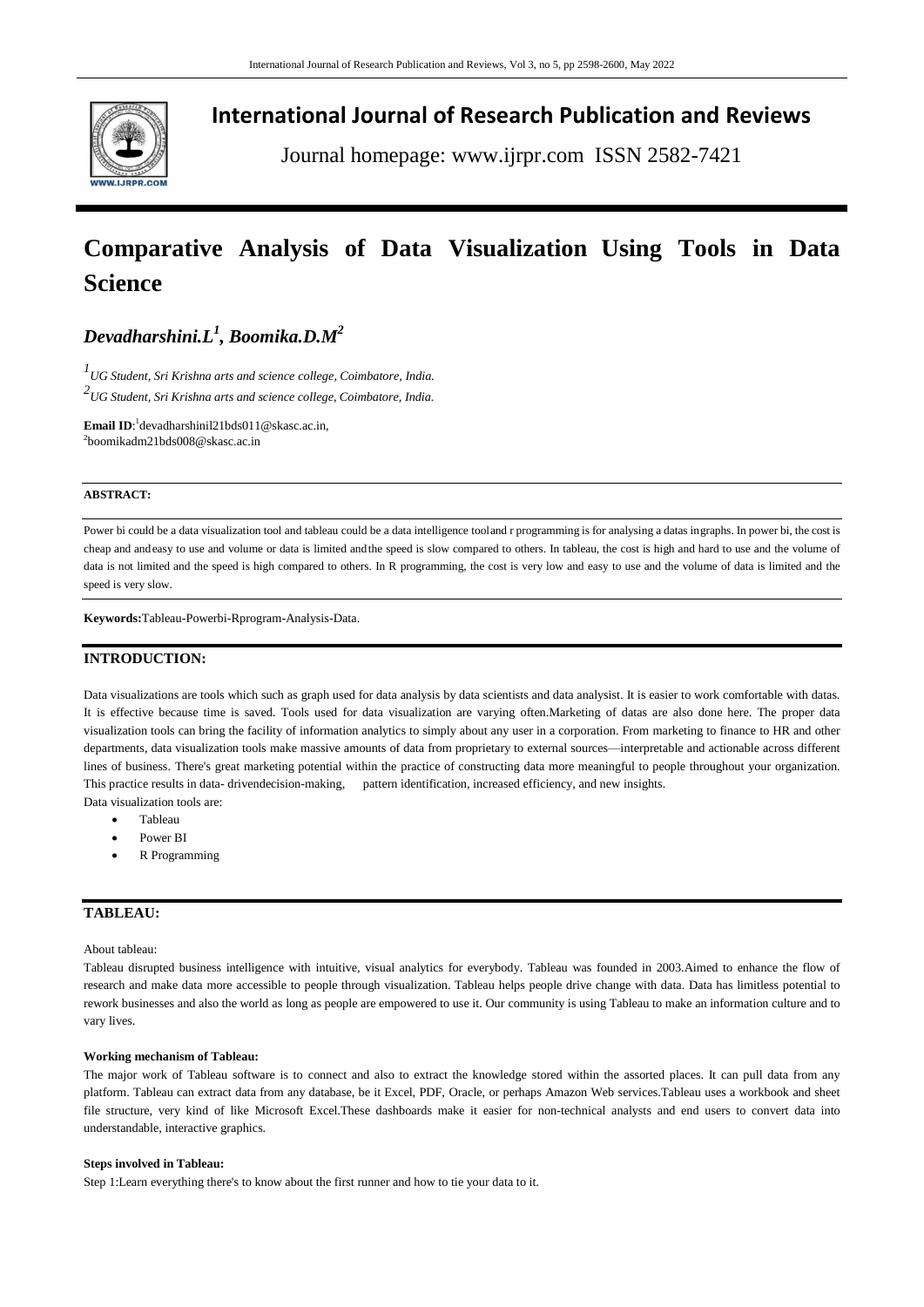Step 2:Drag and drop to bear a primary appearance. Get to know the Tableau workspace, learn the Tableau language, and start analysing your data. Step 3:Concentrate your Issues To enhance your views and acquire perceptivity into your data, ask further questions and use other tools. Step 4:Fantasize your data on a chart. To see if you will be suitable to notice any trends, learn how to compass your data on a chart. Step 5:Drill into the teen print. Drill down into the most important aspects of your data and figure out how to produce a top sludge. Step 6:Produce a dashboard to display your findings. Learn how to make and structure a dashboard to show off your visualisations.

Step 7: Produce a donation Story To convey your findings, learn how to produce and format a story.

Step8:Present your findings to others. Partake your findings with your Platoon using Tableau Garçon or Tableau Desktop.

#### **Features of Tableau:**

Tableau provides the following features, depending on its usability: Easy to access from various sources, no requirement for technical or programming skills, and Quick reaction time while creating a dashboard. The data file can be downloaded locally on mobile or desktop for quick access and analysis, multilingual data representation, realtime exploration of any data set and so on. It provides a number of advanced capabilities for connecting and sharing data, including collaboration and distribution, high security, many data sources connections, and easy import and export of large amounts of data.

## **POWERBI:**

#### About Power BI:

It's a group of software services, apps, and connectors that employment together to remodel your disparate data sources into coherent, visually immersive, and interactive insights. Your data might be within the type of an Excel spreadsheet or a hybrid data warehouse that's cloud-based and onpremises.

Working mechanism of Power BI:

The Microsoft Power BI connects the information sources and provides the users with a business intelligence dashboard. It can link with an Excel spreadsheet or will bring the cloud based and on-premises the info warehouses the together.The data is automatically refreshed from the cloud-based the sources like Salesforce

#### *CRM.*

Steps involved in Power BI: Step 1: Using Power Query to connect your data sources. Step 2: Querying Data and Importing it into the Navigator. Step 3: Changing the Table's Queries. Step 4: Refining the Data to Your Specificati ons. Step:Merging Queries from Different Tables. Step 6: Open Power BI Desktop and load the report.

## **Features of Power BI:**

Product Updates Every Month (all), Extrapolate information from big datasets (varies), R and Python can be used to create custom visualisations (all), Examine your data in Excel (Pro or Premium only), Use your data to create attractive maps (all), Power Query makes it simple to find and transform data (all), Data refreshes on an ongoing basis (Pro or Premium only), App for Power BI on Mobile (all), Datasets can be reused in several reports and dashboards (Proor Premium only), Integration with other Microsoft products is strong (varies).

## **R PROGRAMMING:**

#### **About R programming:**

The R Core Team and the R Foundation for Statistical Computing support R as a statistical computing and graphics programming language. R is a statistical programming language developed by statisticians Ross Ihaka and Robert Gentleman. It is used by data miners and statisticians to analyse data and develop statistical software.

#### **Working mechanism of R programming:**

You can use R to clean, analyse, and graph your data because it is a computer language for statistical computation and graphics. It is frequently used by researchers from a variety of disciplines to estimate and display results, as well as by statisticians and research techniques instructors.

Steps involved in R Programming: Step 1: Why should you learnR? The first step is the setup. Step 2: Recognize the R Syntax. R-> packages is the third step. Step 4: Can you assist me? The Data Analysis Workflow is the fifth step.